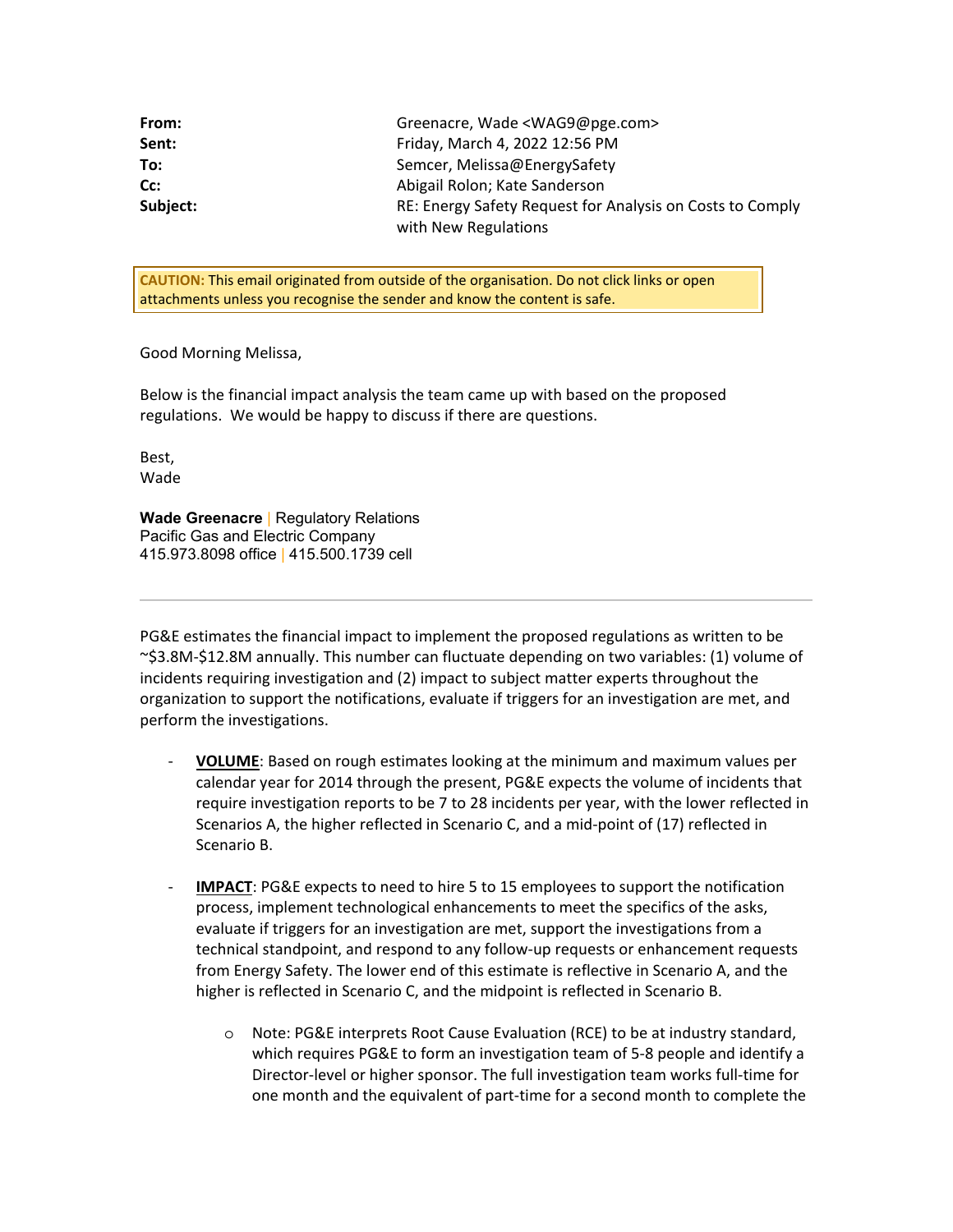investigation. They must leverage Subject Matter Experts (SMEs) throughout the organization as needed. This results in nearly 2500 hours of work per RCE report. As a matter of business, PG&E's Electric Line of Business performed this level of RCE fewer than 10 times in 2021, and for ~10% of the total investigations. Comparatively, if the Root Cause Evaluation intended by these regulations is more akin to the level of investigation associated with a 20-day report submitted to the Commission, the hourly impact would be approximately 150 hours per report.

|                                        | <b>Scenario A</b> | <b>Scenario B</b> | <b>Scenario C</b> |
|----------------------------------------|-------------------|-------------------|-------------------|
| <b>Notification: Annual Hours</b>      | 2,470             | 2.470             | 2,470             |
| <b>Investigation: Hours Per Report</b> | 2,472             | 2,472             | 2,472             |
| Investigation: Reports                 | 7                 | 17                | 28                |
| <b>Total</b>                           | \$2,462,042       | \$5,539,905       | \$8,925,555       |
| <b>Addl. Staffing</b>                  | \$1,294,894       | \$2,589,788       | \$3,884,682       |
| <b>Grand Total</b>                     | \$3,756,936       | \$8,129,693       | \$12,810,236      |
|                                        |                   |                   |                   |

Scenario A Scenario B Scenario C Non-SIF RCE deliverable, low end of volume, 5 additional headcount throughout on Non-SIF RCE deliverable, middle estimate of volume, 10 additional headcount thr Non-SIF RCE deliverable, high end of volume, 15 additional headcount throughou

From: [Semcer, Melissa@EnergySafety <Melissa.Semcer@energysafety.ca.gov>](https://Semcer,Melissa@EnergySafety<Melissa.Semcer@energysafety.ca.gov) **Sent:** Friday, February 18, 2022 1:04 PM

**To:** Greenacre, Wade [<WAG9@pge.com](mailto:WAG9@pge.com)>

Cc: Abigail.Rolon <Abigail.Rolon@arup.com>; Kate Sanderson <[kate.sanderson@arup.com>](mailto:kate.sanderson@arup.com); **Subject:** Energy Safety Request for Analysis on Costs to Comply with New Regulations Semcer, [Melissa@EnergySafety <Melissa.Semcer@energysafety.ca.gov>](https://Melissa@EnergySafety<Melissa.Semcer@energysafety.ca.gov)

## \*\*\*\*\***CAUTION: This email was sent from an EXTERNAL source. Think before clicking links or opening attachments.**\*\*\*\*\* Dear Wade:

 Energy Safety is in the process of evaluating the cost impacts of three regulations that Energy Safety plans to adopt. As part of that effort, we are asking certain electrical corporations, including PG&E, to determine the cost impacts those regulations would have on their respective companies. Attached please find the proposed text of these regulations:

 § 29200. Submission of Confidential Information § 29300. Notification § 29301. Incident Reporting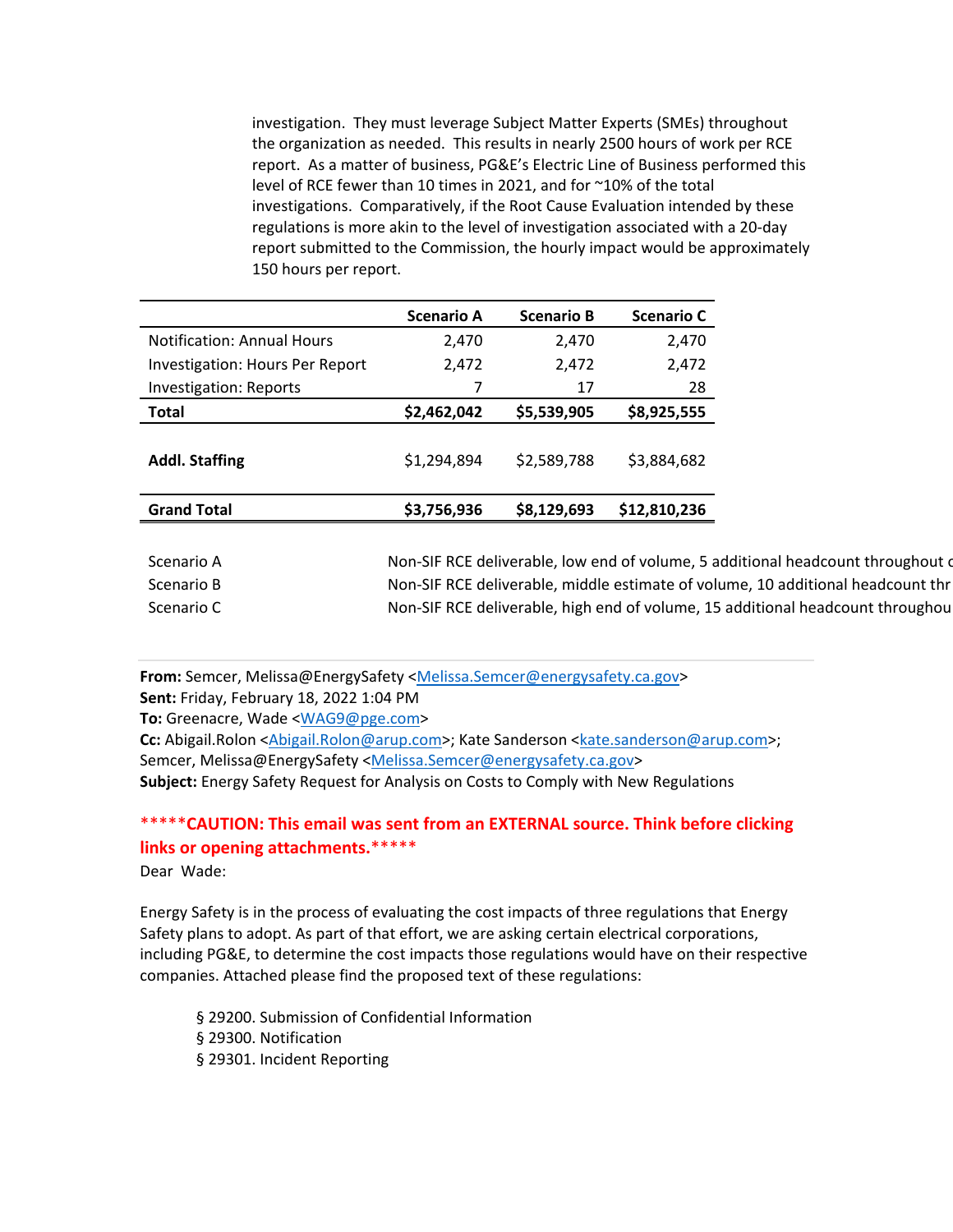We are grateful for PG&E's assistance with this important work and request PG&E's responses by **March 4**.

Following are notes regarding the work we are requesting with respect to each regulation.

## **§ 29300. Notification -**

 The notification regulation would impose [essentially three notification requirements. We](https://essentiallythreenotificationrequirements.We)  anticipate that events noted on PG&E's monitoring systems might provide PG&E with notice of information that triggers these notification requirements. Please note that the cost impacts are seeking are those related to providing information to Energy Safety, not costs related to monitoring events on the electrical system. Please provide the costs for each of the following notification timelines:

- a) A process for notifying Energy Safety **within one business** day if a fault, outage, or other anomaly occurs on infrastructure located within one mile of either the origin or perimeter of a fire requiring a response from a fire suppression agency, whichever is known and closest, and it occurred within six hours before the fire suppression agency arrived at the fire.
- b) A process for notifying Energy Safety **within 24 hours** of knowing or having reason to know that a fire requiring a response from a fire suppression agency may contact infrastructure that the entity owns or operates, or is within 10 miles of, and moving toward, that infrastructure.
- c) A process for notifying Energy Safety **within four hours** after the regulated entity knows or has reason to know that either infrastructure owned or operated by the regulated entity might have started a fire, or a government entity is investigating whether infrastructure owned or operated by the regulated entity caused a fire.

## **§ 29301. Incident Reports**

 The incident report regulation would require electrical corporations to report certain information about certain fires. The components of the report are listed below, and we ask that you provide the cost information for each individual component rather than a single cost estimate for the entire report.

- (1) Documents that contain information included in the incident report.
- (2) The name, contact information, and job title of each person with knowledge of PG&E's response to the fire and investigation into the cause of the fire.
- (3) A root cause analysis of the event or equipment malfunction which PG&E believes might potentially have been involved with starting the fire. For #3 provide assumptions on number of days to complete the root cause analysis, number of full time employees per day working on it, and average salary per employee.
- (4) A description of all actions taken to prevent the recurrence of similar incidents.
- (5) The name and contact information of each person with possession of any physical evidence removed from the site of the fire.
- (6) A list of all documents that contain information relating to the regulated entity's response to the fire or investigation into the cause of the fire.

#### **§ 29200. Submission of Confidential Information**